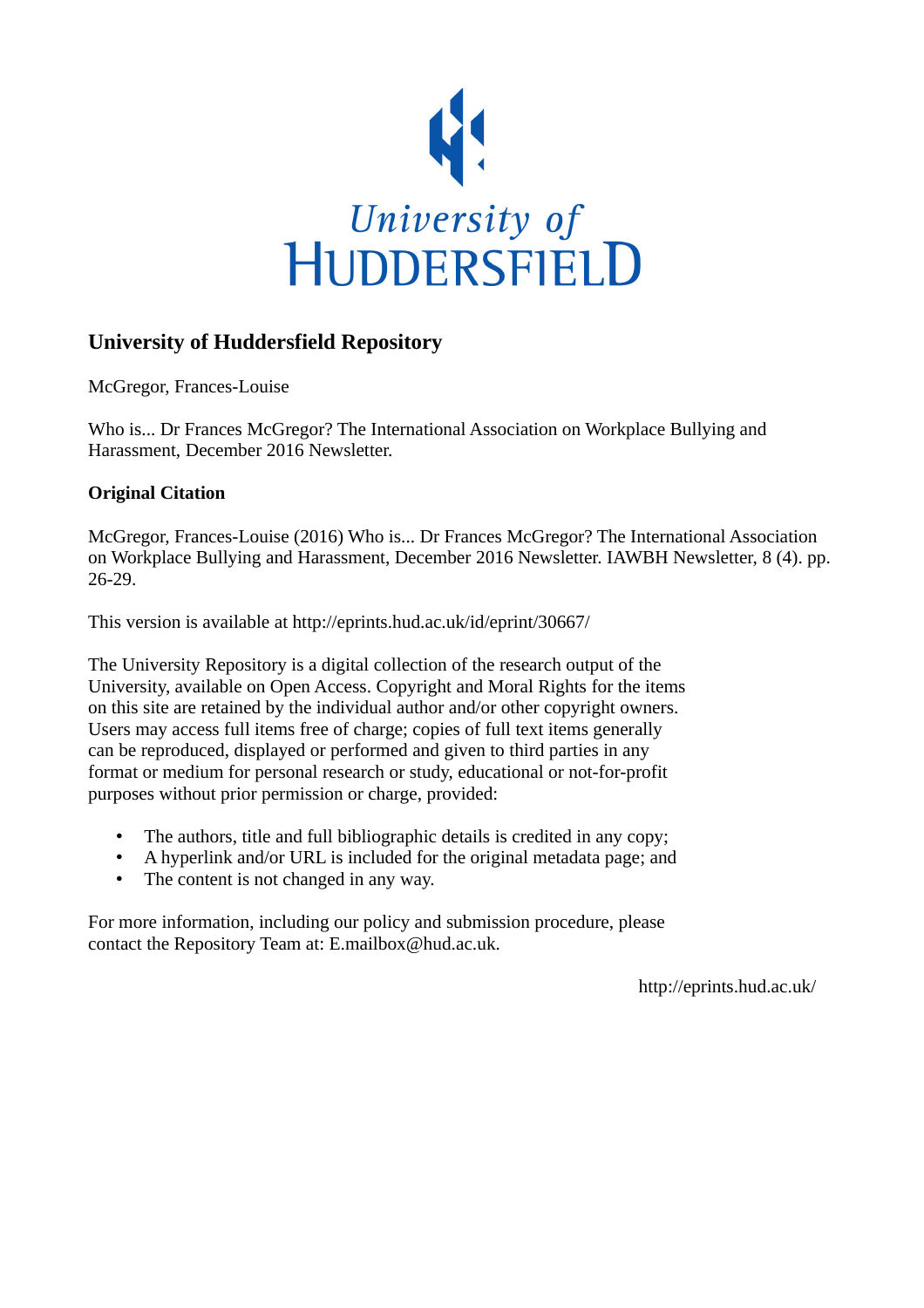## **International Association on Workplace Bullying and Harassment Newsletter to members December 2016**

### **Who is....?**

In this column we ask our members to introduce themselves, and tell us about their work and developments in their country.

This time: Dr Frances McGregor from the United Kingdom. (Please attach a photograph of yourself)



### **1. Tell us something about yourself**

I live in West Yorkshire which is located in the centre of the UK. West Yorkshire is famous for authors, the Bronte Sisters, for rhubarb and for the delicacy, the Yorkshire pudding. I live with my husband and family, with other close family living nearby. Our daughter has started University this year; the house seems larger and quieter, but I'm guessing that will change over the Christmas holidays! When I have any spare time I enjoy baking and the necessary cake tasting that comes with such a hobby.

### **2. How did you become interested in workplace bullying?**

In my early HR work I supported members of staff who had made allegations of bullying. One early case had a profound effect and became the subject of my research; I became aware of the impact of academic work shaping professional practice and the link between the two.

Sometime later, I had cause to work with a manager who had been the bully in one of the cases where I had represented the target and this really widened my interest; the perspectives of the two parties were, as one would expect, very dissimilar. It became apparent that there are 'two sides to every story' and identifiable victim effect was evident.

My perspectives as representative for both targets and (alleged) bullies and as an HR practitioner in both public and private organisations melded to produce an interest in workplace bullying and I feel fortunate to have been able to undertake research in this field. My earlier research has focused on the target, offering recommendations to the specific organisations in which the research was undertaken. It was working with the bully of a target I had represented that sparked an interest and in seeking to understand the perspective of the (alleged) bully from their own experience.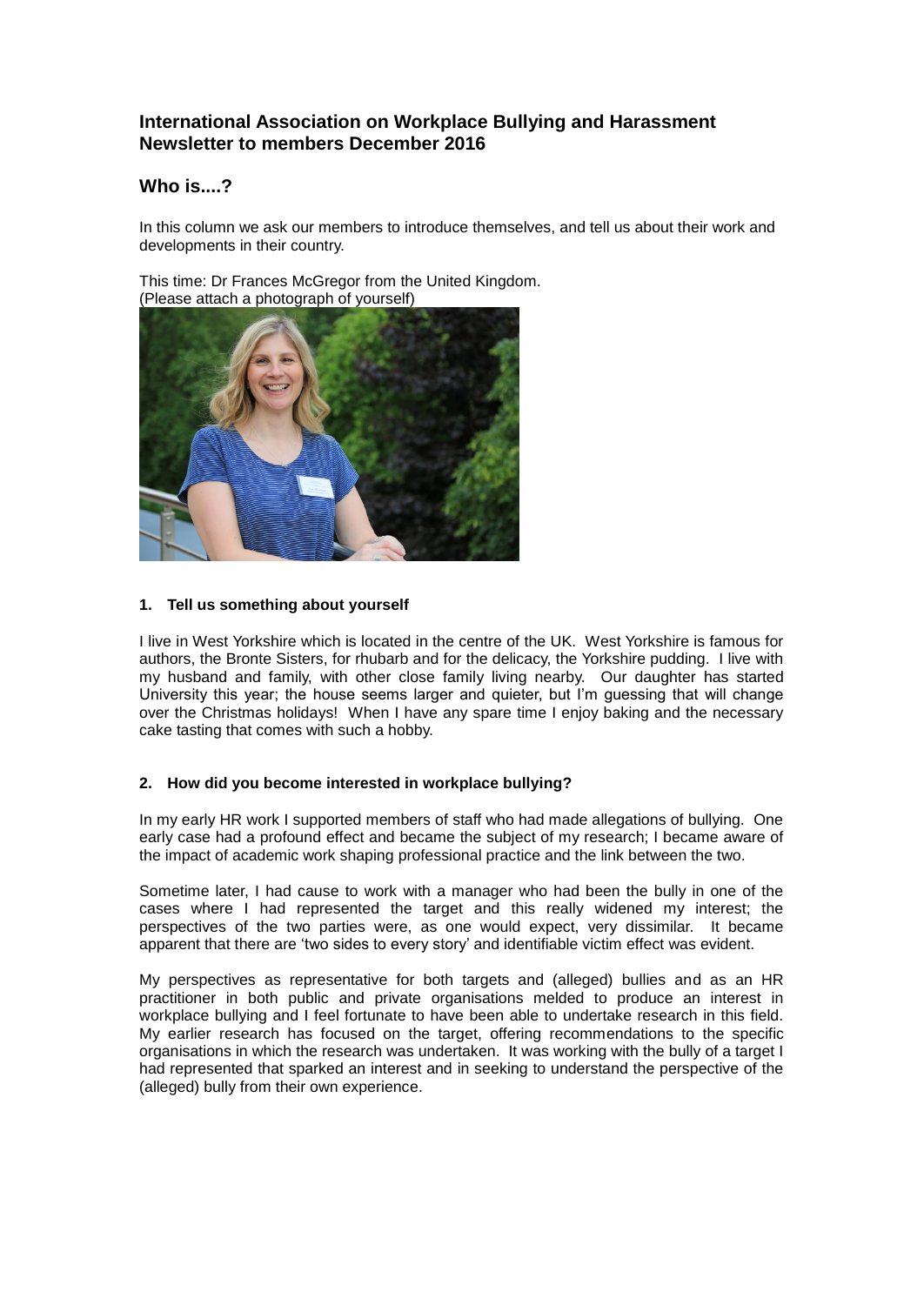#### **3. What can you tell us about the development of the workplace bullying field in your country?**

Historically, the issue of a legal definition and separate legal remedy for workplace bullying has not been progressed; currently UK law has no specific legislation in place to deal directly with workplace bullying. The UK Government believes the current general legislation and other legal remedies already in place provide sufficient protection. This has been interpreted that UK law fails to recognise bullying as a central issue, a stance which reinforces the perception of many that workplace bullying is a discreet problem, not the real and serious issue which some say is insidious throughout working society.

The UK Employment Tribunal service now considers claims brought by workers for harassment and discrimination under the Equality Act 2010 which aimed to consolidate and simplify 600 pieces of legislation and to expand the existing discrimination law when it was enshrined in UK law in October of that year. The Act now aims to prevent discrimination and harassment relating to the following 'protected characteristics':

- Age,
- Disability,
- Gender reassignment,
- Marriage and civil partnership,
- Pregnancy and maternity,
- Race,
- Religion or belief,
- Sex,
- Sexual orientation.

The Equality Act 2010 however makes provisions only for a worker to bring a complaint if the workplace bullying was brought about by harassment due to the virtue of a protected characteristic.

If there is no protected characteristic upon which to rely, a claim for bullying in itself could not be brought. Other legal remedies to seek redress include: breach of contract; resignation from employment and bring a claim for breach of trust and confidence which led to unfair constructive dismissal; health & safety legislation; the Protection from Harassment Act 1997; the Public Interest Disclosure Act 1998, the Public Interest Disclosure (Prescribed Persons) Order 2014.

### **4. What can you tell us about your work?**

After a career in public and private sector operational and senior strategic roles, I had a 'pivotal moment' which made me take stock of my working life. Creating an 'exit strategy' to move to work which gave me a true purpose happened just 4 years ago when I was offered the post of Senior Lecturer at the University of Huddersfield. I am a course leader of programmes that have been approved and accredited by the Chartered Institute of Personnel and Development, the professional body for HR and people development. My teaching and research blend contributions to professional practice and to research knowledge.

In my earlier research, the published academic and practitioner literature at that time had focused on the support, investigation and management from the claimant's perspective and the business case for effective management of workplace bullying within organisations. In the last decade, there have been discussions on closed professional social media platforms raising issues connected with the veracity of bullying allegations and my recent doctoral research has focused on this. Practitioners are using these channels to voice concerns of the increase of instances where an allegation of workplace bullying is raised in order to prevent or frustrate another formal organisational process, such as misconduct, performance management, probationary period completion, absence, attendance and selection for (risk of) redundancy and so on.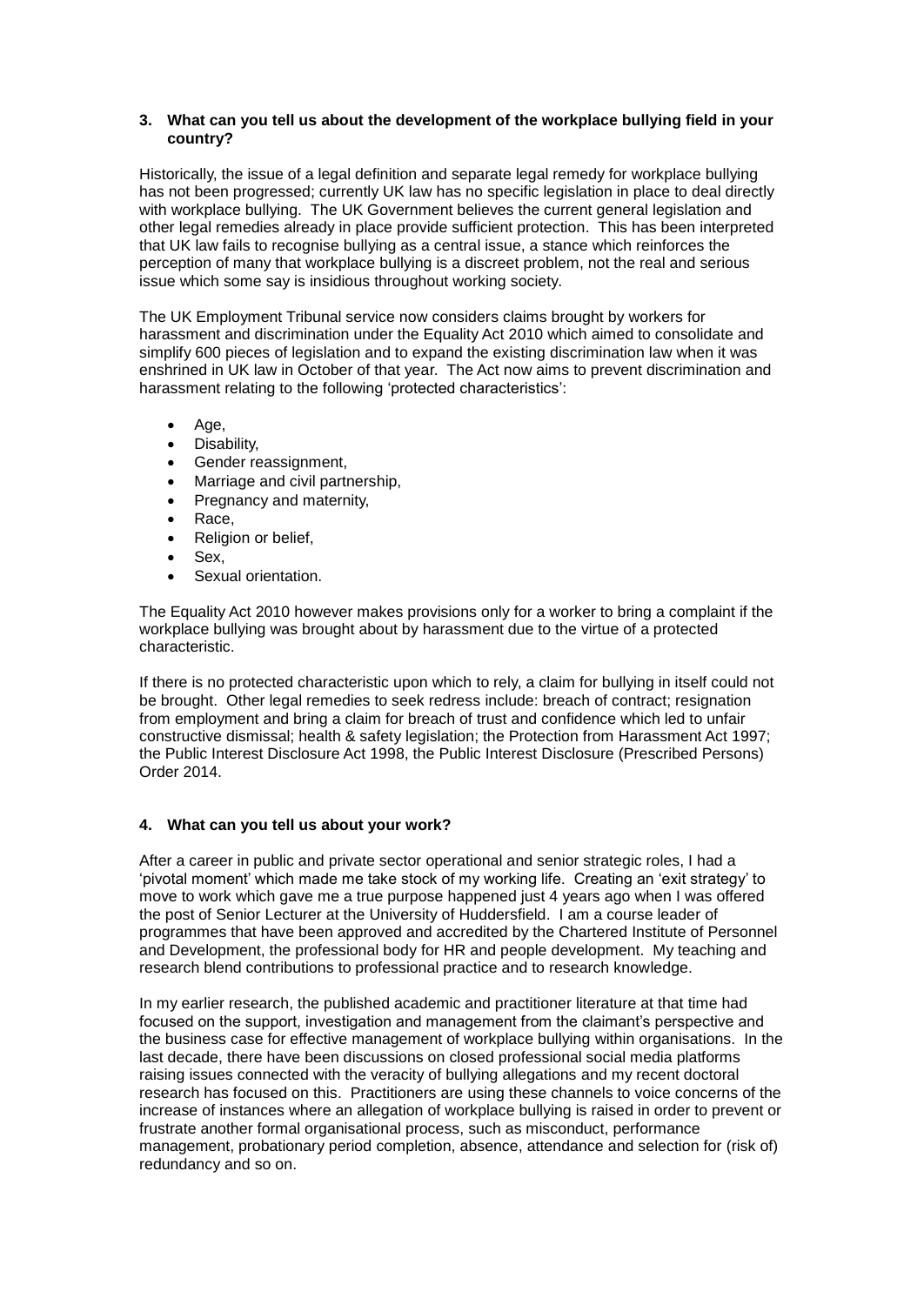#### **5. What do you hope to achieve in the field of workplace bullying in the future?**

There is still much more to understand about bullies and the allegation of being bullied. Do bullies recognise themselves as such or does their impact and negative action not occur to them as such. Work with task-orientated and people-orientated managers would seem a relevant and interesting way to continue to develop our understanding of bullies.

I would also like to further the discussion and practice around treating alleged bullies as equally as the alleger. Participants in my research had all been accused of being a bully; all expressed distress in that they were treated as 'guilty until proven innocent' and that the laws of natural justice were not afforded to them.

**6. Question from Pat Ferris:** *'I am hearing more and more that people accused of bullying are surprised and injured. I find it hard understand that someone could not understand the impact of bullying and would not be conscious of it. Is the behaviour being reported truly bullying or something else?'*

I agree with what you say Pat. There is however, a growing body of at least anecdotal evidence which shares significant concerns that raising an allegation of workplace bullying is a legitimate and likely to be successful, 'means to an end'. So, managers are shocked and distressed when they find themselves facing an allegation when they have undertaken their role effectively and efficiently, but not been able to give their accuser what they wished for. For example, allegations arose from declined request for early retirement which the organisation could not afford, from the extension of probation for a worker who had behaved inappropriately, from the final stages of absence management where termination of contract was the final stage.

My research suggested that 50% of the participants considered their own protected characteristic a reason or influencing factor in the allegation being made; whether raising an allegation is in itself a bullying behaviour, a theory that has some support, but ripe for further consideration.

In essence, research into workplace bullying has been underway for the last 25 years and we see no significant decline; indeed, there is evidence to say it is on the rise. The more we understand about all parties involved in workplace bullying, the better our strategies, resolutions and solutions can be.

It is therefore vital that we think about the nature of the 'bully' in workplace bullying and the IAWBH Summer School 2017 is titled "Time to rethink the 'bully' in workplace bullying?" and takes the absence of the perspective of the bully in workplace bullying research as its central focus. A well-attended and lively session on the perspective of the bully at the recent IAWBH 10<sup>th</sup> International Conference in Auckland indicated the need for a dialogue around our understanding of the 'bully' and the role this label plays in situations of workplace bullying. The session and subsequent discussion also highlighted the potentially controversial consequences the adoption of an expanded focus on the bully may have for the way workplace bullying is conceptualised and dealt with.

This summer school is being held at the University of Huddersfield in the UK and will provide a forum for academics and practitioners to come together to debate this crucial, but frequently overlooked, dimension of workplace bullying.

It is undoubtedly a complex debate and, for some may be a contestable idea. Nevertheless, after over 25 years' worth of research and active interventions, workplace bullying remains highly problematic. The IAWBH 2017 Summer School will pose the question: is this because we're missing a key part of the puzzle – an adequate understanding of 'the bully'?

Striking the balance between respecting the seriousness of workplace bullying and not undermining or devaluing the experiences of targets, whilst acknowledging all who are